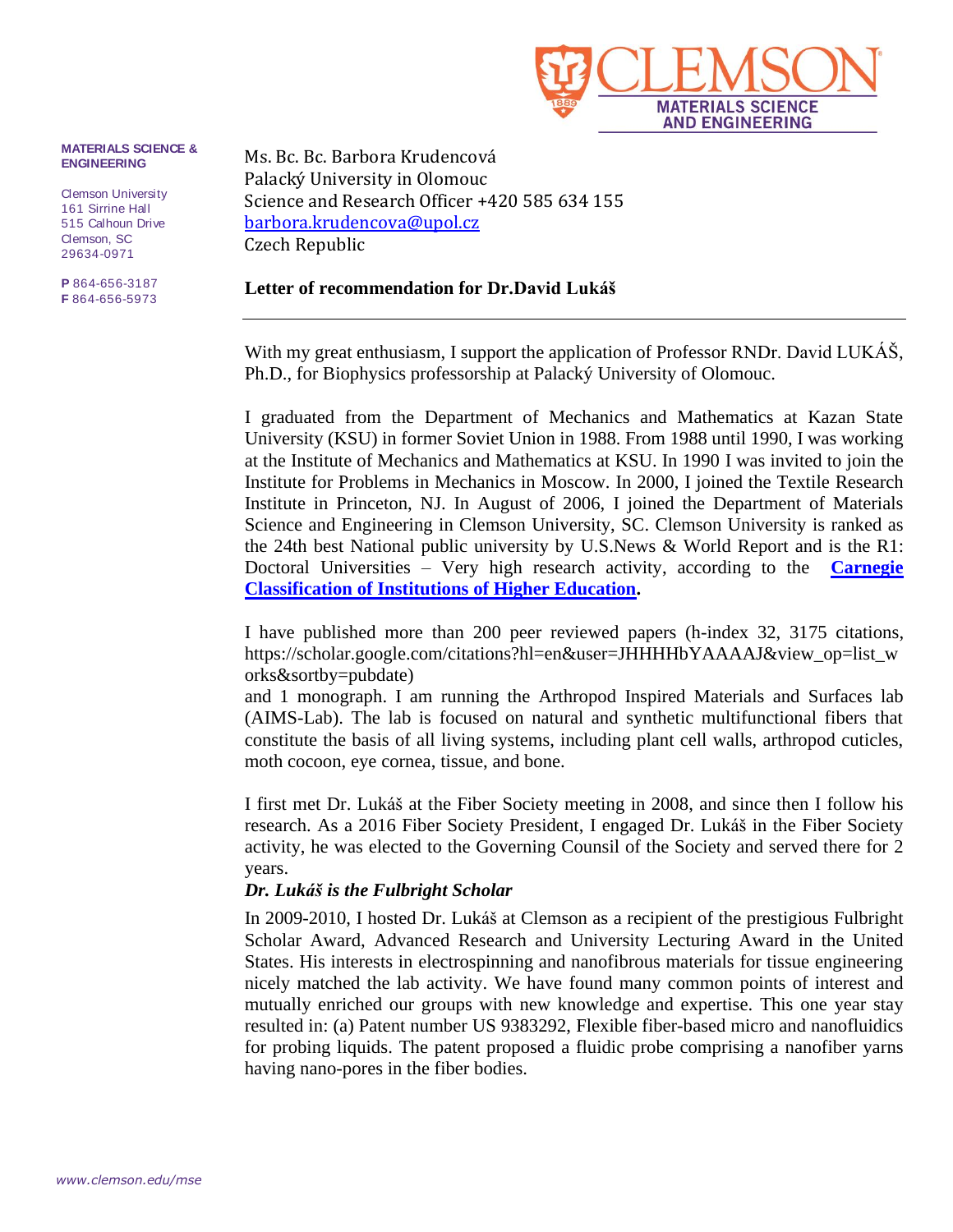

(b) Article published in Nanoscale: Tsai, CC *et Al.,* Nanoporous artificial proboscis for probing minute amount of liquids, NANOSCALE, 3(11), 4685-4695, 2011, DOI: 10.1039/c1nr10773a. The paper was selected for presentation as a short news item that appeared on the website of the Royal Society of Chemistry's journal "Chemistry World": https://www.chemistryworld.com/news/probes-inspired-bybutterflies/3003294.article. Dr. Joshua Edel, a nanobiotechnology expert from Imperial College London, commented on the paper on the Chemistry World website: 'They are one of the first groups to develop nanoporous flexible probes that work as artificial proboscises. Assuming they can be made in a reproducible manner, I see no reason why this system would not have commercial implications.'

# *Dr. Lukáš is the Fulbright Scholar*

In 2009-2010, I hosted Dr. Lukáš at Clemson as a recipient of the prestigious Fulbright Scholar Award, Advanced Research and University Lecturing Award in the United States. His interests in electrospinning and nanofibrous materials for tissue engineering nicely matched the lab activity. We have found many common points of interest and mutually enriched our groups with new knowledge and expertise. This one year stay resulted in: (a) Patent number US 9383292, Flexible fiber-based micro and nanofluidics for probing liquids. The patent proposed a fluidic probe comprising a nanofiber yarns having nano-pores in the fiber bodies. (b) Article published in Nanoscale: Tsai, CC *et Al.,* Nanoporous artificial proboscis for probing minute amount of liquids, NANOSCALE, 3(11), 4685-4695, 2011, DOI: 10.1039/c1nr10773a. The paper was selected for presentation as a short news item that appeared on the website of the Royal Society of Chemistry's journal "Chemistry World": https://www.chemistryworld.com/news/probes-inspired-by-butterflies/3003294.article. Dr. Joshua Edel, a nanobiotechnology expert from Imperial College London, commented on the paper on the Chemistry World website: 'They are one of the first groups to develop nanoporous flexible probes that work as artificial proboscises. Assuming they can be made in a reproducible manner, I see no reason why this system would not have commercial implications.'

# *Accomplishments as a scholar and the candidate's potential for future excellence in the field*

Dr. D. Lukáš education in the field of biophysics enables him to look at the problems of nanofibrous materials from a unique and highly valuable angle. He was actively engaged in the academic life at Clemson, took classes and the lab from the Department of BioEngineering to educate himself and the students he brought in with him. These courses and labs enabled him to develop a new direction of his research at TECHNICAL UNIVERSITY OF LIBEREC. When I visited him in 2014, I was impressed by the progress he made in establishing this biomed engineering lab concentrated on the development of nanofibrous materials for biomedical applications. Since then, Dr. Lukáš made a big leap forward by implementing the lab prototypes into industrial products. With this new Professorship in Biophysics, I would expect him to progress even further in establishing a strong connection of biophysics with the engineering realm. He is an Internationally recognized scientist in the fiber engineering field and I confident that with a new position, he will bring visibility to your University.

# *Comment on elements of the candidate's teaching*

I had the opportunity to learn about Dr. Lukáš' research work during his Fulbright stay at Clemson. He presented his research and gave invited lectures in our Materials Science and Engineering Department. I invited Dr. Lukáš's to stay for 3 month in 2015, he also gave few lectures to our graduate students. Dr. Lukáš's is an excellent experimentalist and mentor: within a few months, together with his then PhD student P. Mikes, he designed and implemented the laboratory production of nanoporous flexible probes that function as artificial butterfly proboscises. In the period of 2010-2018, Dr. Lukáš' managed to sent his students to Clemson for a couple of month to gain new experience. This commitment to education of new generation of scientists and engineers is honourable.

Thus, without reservation, I strongly recommend Dr. Lukáš' for this Professorship.